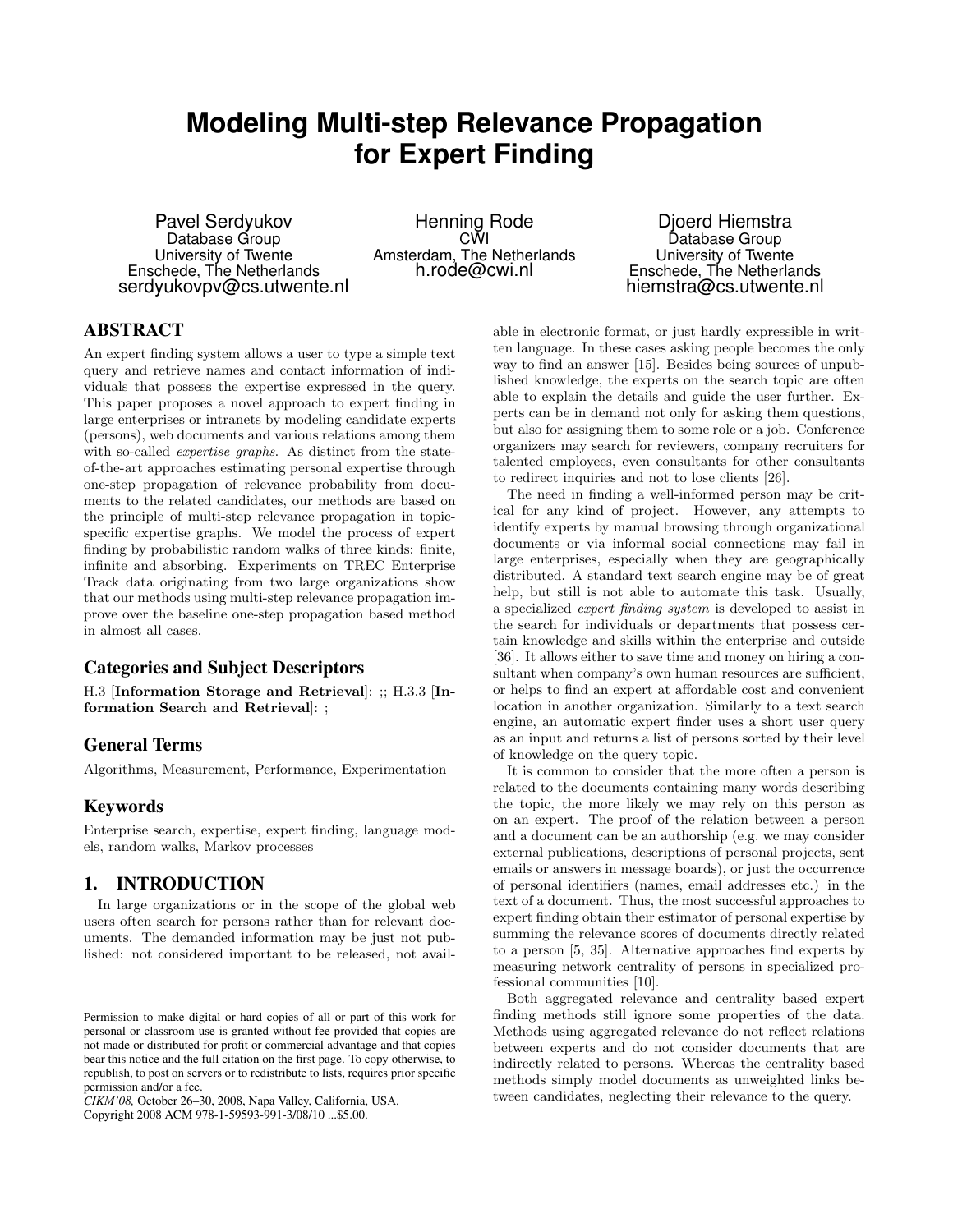Our contributions. In this paper, we advance previous work by combining features of both above-mentioned approaches. We demonstrate that it is beneficial to continue the propagation of document relevance after the first step of its aggregation on the level of directly related persons. Following the principles of spreading activation algorithms [17], we allow the probability of document relevance to flow further through reciprocal connections between persons and documents. Specifically, our contributions are:

- We propose several ways to model the multi-step relevance dissemination in topic-specific expertise graphs consisting of persons and top retrieved documents. The introduced expertise graphs form the background for three different expert finding methods: based on a finite, an infinite and a specialized parameter-free absorbing random walk. As a result, we allow persons to receive expertise evidence from documents even not being in immediate proximity with them. At the same time, documents in turn get evidence of relevance not solely from their own content but also partly from the content of directly and indirectly linked documents.
- Since we model the expert finding as a walking process in a graph of topical documents and related persons, our approach has the advantage that it naturally utilizes hyperlinks between documents and professional connections between people.
- Experiments demonstrate that the principle of multistep relevance propagation not only represents a more generalized view on modeling of expert finding, but also leads to noticeable improvements over the baseline one-step propagation. These improvements are observed over almost all points of the parameter space and are statistically significant.

The remainder of this paper is organized as follows. The related research on expert finding and link-based analysis is described in detail in the next section. In Section 3 we explain how the dynamics of an expertise domain can be modeled with graphs, as well as motivate and propose expert finding methods built upon random walks in these graphs. Our experiments with two real-world test collections supporting our assumptions are discussed in Section 4. Finally, Section 5 concludes the presented work and outlines the directions of future research.

# 2. RELATED WORK

# 2.1 Expert finding

Expert finding started to gain its popularity at the end of '90s, when Microsoft, Hewlett-Packard and NASA made their experiences in building such systems public [18, 19, 8]. They were not fully automated and represented repositories of manually created skill descriptions of their employees with simple search functionality. Nowadays these and other companies invest a lot into making their expert search engines commercially available and attractive [1, 2, 21]. However, apart from causing the new boom on the growing enterprise search systems market, expert finding systems also compelled close attention of the IR research community [23]. The expert search task is a part of the Enterprise track of the Text REtrieval Conference (TREC) since its first run

in 2005 [14]. The TREC community created experimental data sets consisted of organizational document collections, lists of candidate experts and the set of search topics, each with a list of actual experts.

First, pioneering approaches to expert finding could be classified as profile-centric [15, 33]. This technology was the first step in full automation of expert finding in organizations and generally aimed to avoid manual maintenance of personal profiles. In these approaches, all documents related to a candidate expert are merged into a single personal profile prior to the actual retrieval process. The personal profiles are ranked like documents w.r.t a query using standard retrieval measures and corresponding best candidate experts are returned to the user. There is also a special class of effective profile-centric methods representing the relevance model as a mixture of personal language models and then measuring the probability that a person would generate the query given the probabilities to generate relevant terms in top documents [43, 42].

The follow-up document-centric approaches analyze the content of each document separately [11, 5, 35, 20]. All of them basically utilize a simple probabilistic model assuming that the probability of expertness of a person is a sum of relevance probabilities of all related documents (see Section 3.2 for details). Some recent works attempt to avoid propagation of the relevance of those documents or their parts that are not related strongly enough to the candidate expert. In one approach, only the score of the text window of a fixed size surrounding the person's mention is considered [34]. In the other approaches, either the overall pairwise distance between a candidate's mention and the query terms [40] or their order of occurrence in a document [44] are used to calculate the degree of association between the document and the candidate.

All the above-mentioned approaches share the principle claiming that the relevance of the textual context of a person adds up to the evidence of his/her expertness. Furthermore, each next class of approaches appears to be more effective than the previous one [6, 40], seemingly due to the estimation of relevance of the textual content related to a person on the lower and hence less ambiguous level. However, in their definition of personal context, these approaches restrict themselves to the scope of documents directly related to a person. They ignore the complexity of link structure among persons and documents and hence do not consider the expertness of directly and indirectly linked persons as well as the relevance of documents found not in immediate neighborhood of a candidate.

In this connection, it is important to mention another line of research that proposed finding experts by calculating their centrality in the organizational social network [10, 28, 51]. However, these approaches ignore the relevance of documents that serve just as the evidence of relation between persons. So, while being effective for query-independent tasks like finding the most authoritative experts in question/answering portals and forums [4], they are inferior in performance to the state-of-the-art query-dependent expert finding methods [12].

# 2.2 Link-based analysis

Random walk based models regularly appear in different IR research areas, but first of all known from web retrieval. Among them, Pagerank [39], HITS [29] (its random walk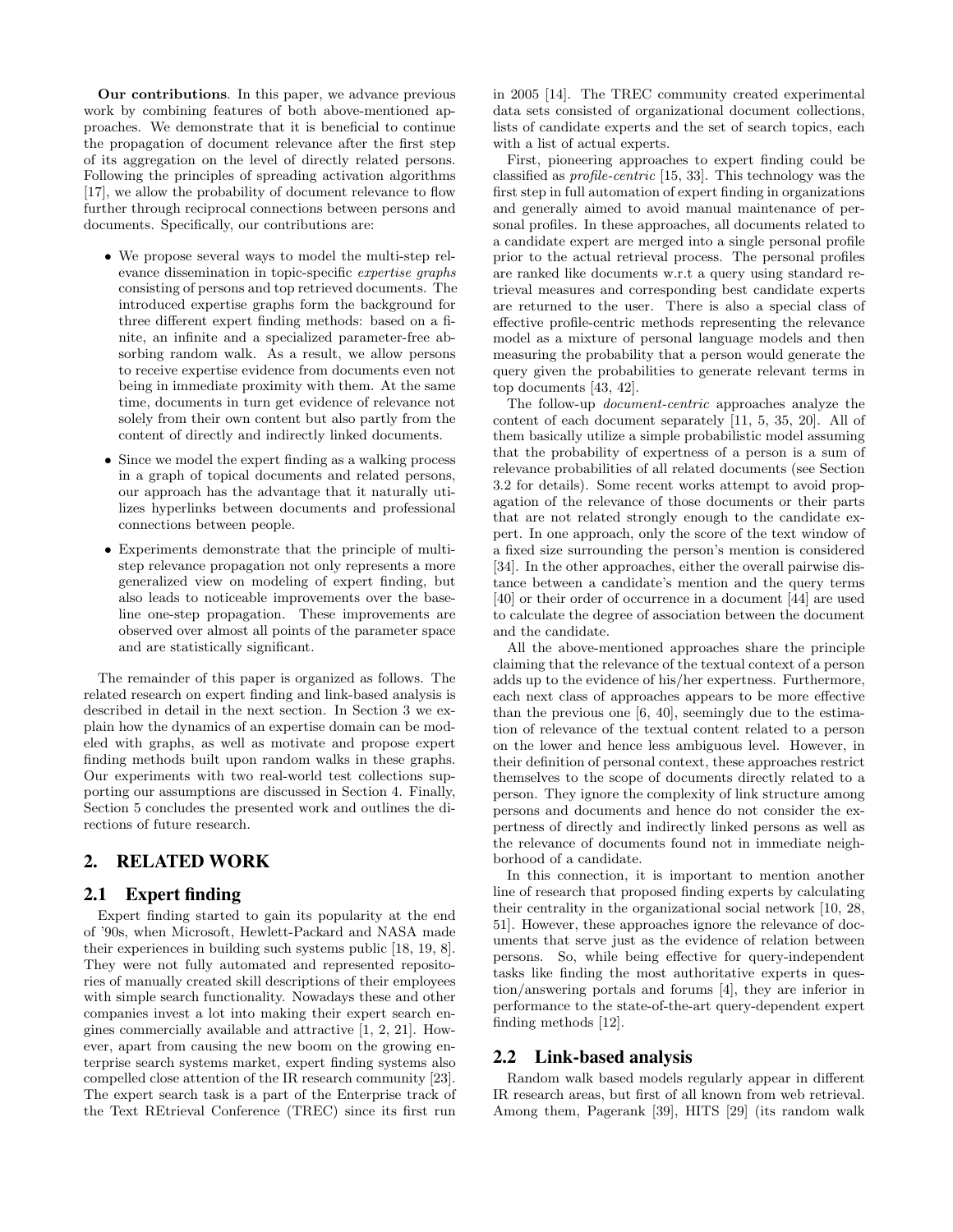

Figure 1: Expertise Graphs

based version is described by Ng et. al. [38]) and SALSA [32] are probably the most popular. Several attempts have been made in the last years to make these models query and content dependent. The Intelligent Surfer [41] walks to linked pages biased by their relevance to the query. Personalized Pagerank allows to put preferences on certain webpages, so that the centrality of any document would depend on its proximity to preferred ones [39, 27]. Both ideas were further combined in a unified framework which considered also the bi-directional walk over hyperlinks [46]. Random walks on graphs containing queries and clicked links (or entire search trails) were recently utilized for web search result expansion [16, 9]. Searching with graph-based methods for typed entity classes on the Web was explored recently in several publications [50, 49].

There are applications of random walks beyond the bounds of hyperlinked corpora. Pagerank in graphs of terms, documents and document clusters was adapted for ad-hoc text retrieval [31, 30]. Finite random walk over terms through thesaural and syntactic relations is applied to query expansion [48, 13] and question answering [22] tasks. It also used as a model of preference flow between users in a recommendation system [47].

The presented work, to our knowledge, is the first extensive study of relevance propagation with random walks on query-dependent graphs in the field of expert finding.

# 3. EXPERTISE ESTIMATION BY RELEVANCE PROPAGATION

# 3.1 Expertise Graphs

This section proposes and discusses the modeling of appropriate graphs that represent the association between experts and documents in a certain domain of expertise. Suppose we have a set of documents associated with scores as the result of an initial standard document retrieval on the given topic. From the ranked documents, a second set of contained candidate experts is extracted. Their containment relations can be represented in an expertise graph, where both documents and candidate experts become vertices and directed edges symbolize the containment conditions (see Figure 1). The simplest form of expertise graphs is always bipartite, since all edges point from documents to experts only and back. Figure 2 shows a typical expertise graph computed for one of the TREC queries. Let us recall that we are interested in propagation of relevance through the graph network. So, it is further important to exploit all known connections between the entities of the graph.

Including Further Links. In many situations not only containment relations, but also links between documents



Figure 2: A fragment of the real expertise graph with links between documents (white nodes) and candidate experts (black nodes) for query "sustainable ecosystems"

or organizational connections between possible experts are known. Whereas inter-document links are represented by directed edges following the link, expert-to-expert edges are usually bidirectional. By including such additional edges, the graph gains a higher density and enables more intensive relevance propagation, however by losing its strict bipartite property.

Including Further Entity Types. Experts and documents do not need to be the only entities in the expertise graph. Although the expert finding task is only interested in the ranking of experts, it might still be useful for the relevance propagation to exploit additional connections via nodes of other types, such as dates, locations or events. Persons outside the company might reveal interesting connections as well, if they are mentioned in the documents together with the candidate experts. We may also incorporate relations and entities extracted from other external global professional networks (e.g. LinkedIn.com).

Controlling Graph Size and Topical Focus. Apart from the graph modeling itself, the most influential parameter on the graph size and density is the number of retrieved documents taken into account while building the graph. Notice that only the restriction to the top ranked documents makes the expertise graph model query dependent. We can include more lower ranked documents to increase the graph's density, but with the drawback of losing its topical focus.

### 3.2 Baseline: one-step relevance propagation

One of the most theoretically sound and effective representatives of document-centric expert finding methods (see Section 2), proposed by Balog et al. [5, 6], follows the probabilistic language modeling principle of IR [24] and defines the probability of expertness for the candidate expert e with respect to the query  $Q$  as:

$$
P(Expert|e) = \sum_{D \in Top} P(R|D)P(e|D)P(D) \tag{1}
$$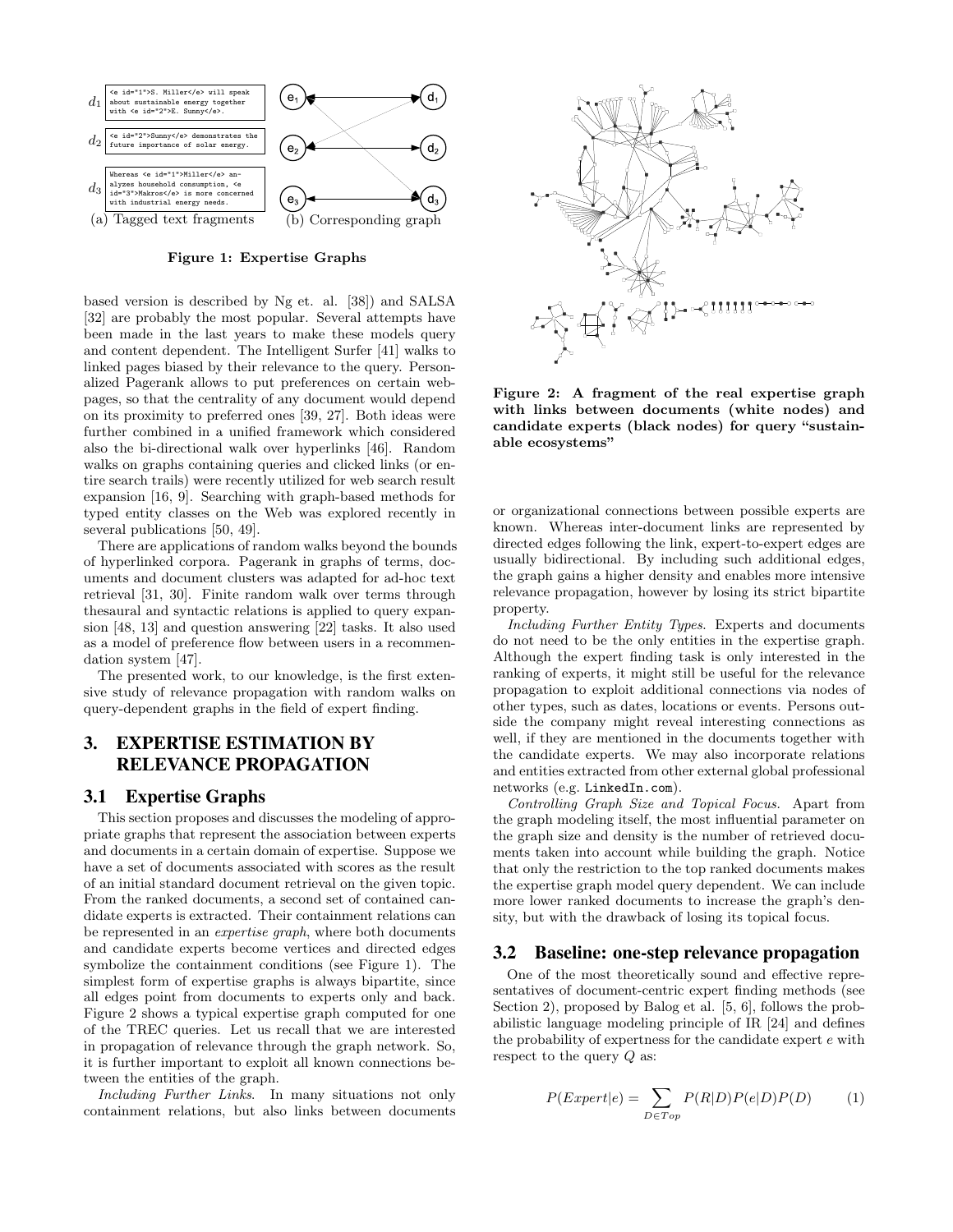$$
P(R|D) \propto P(D|Q) = \frac{P(Q|D)P(D)}{\sum_{D' \in Top} P(Q|D')P(D')},\tag{2}
$$

where  $P(R|D)$  is the probability that the document D is relevant and  $P(Q|D)$  is the probability of the document D to generate the query Q. The latter probability is the measure of document relevance  $R$  according to LM-based IR [24].  $P(e|D)$  is the probability of association between the candidate and the document.  $Top$  is the set of documents retrieved and the prior probability  $P(D)$  is distributed uniformly over the  $Top.$ 

If we look at Equations 1 and 2 we may notice that they correspond to a probabilistic process, in which a user selects a document among the ones appearing in the initial ranking, looks through the document, enlists all candidate experts mentioned in it and refers with the current information need to one of them. The probability of selecting a document is its probabilistic relevance score since the user will most probably search for useful information and contacts of knowledgeable people in one of the top documents recommended by a search engine. The following selection of a candidate expert depends on the level of its responsibility to the content of the document: e.g. its author will most probably be selected first, but a person mentioned in the acknowledgments will be less likely considered useful. The described process can be interpreted as one-step relevance probability propagation from documents to related candidate experts.

We use the method described by Equation 1 as our baseline. The probability of the query to be generated by the document language model [24] is calculated as:

$$
P(Q|D) = \prod_{q \in Q} P(q|D),\tag{3}
$$

$$
P(q|D) = (1 - \lambda_G) \frac{tf(q, D)}{|D|} + \lambda_G \frac{\sum_{D' \in C} tf(q, D')}{\sum_{D' \in C} |D'|}
$$
 (4)

where  $tf(q, D)$  is the term frequency of q in the document D, |D| is the document length and  $\lambda_G$  is a Jelinek-Mercer smoothing parameter - the probability of a term to be generated from the global language model calculated over the entire collection C. We set it to 0.8 which is the optimal value according to our preliminary experiments.

Here and further on we also use the probabilities of selecting a document given a person and of selecting a person given a document:

$$
P(D|e) = \frac{a(e, D)}{\sum_{D'} a(e, D')}, P(e|D) = \frac{a(e, D)}{\sum_{e'} a(e', D)},
$$
(5)

where  $a(e, D)$  is the non-normalized association score between the candidate e and the document D proportional to their strength of relation. Our way of distributing these scores over candidate experts in a document is described in the experimental part of the paper (see Section 4.1).

# 3.3 Motivating multi-step relevance propagation

If we want to automatically point the user to the most knowledgeable people on the topic, we should imagine how they could be found instead during manual search. The onestep probabilistic process is not quite a realistic model in this case. It is not likely that reading only one document and consulting only one person is enough to completely satisfy a personal information need in the enterprise. The realworld user should realize that the expertise needed is partly contained in several retrieved documents and partly in the personal memory of several experts.

We may imagine that the search for expertise may consist of the following repeating stages of gradual knowledge acquisition:

- 1. At any time: (a) randomly reading a document, or just picking a random candidate,
- 2. After reading a document: (a) consulting with a person mentioned in this document, or (b) checking for other linked documents and reading one of them, or
- 3. After consulting with a person: (a) reading other documents mentioning this person, or (b) consulting with another candidate expert which is recommended by this person.

Note that while modeling expertise gathering process, we apply different techniques to concentrate the random walk around the most relevant documents, since we rely on the assumption that all sources of the same knowledge are located close to each other in expertise graphs. In our methods described further in this section we try to overcome the limitations of the baseline one-step relevance propagation. We model the expert finding as a  $K$ -step, an infinite or an absorbing process of consulting with documents and people. First we present three models considering that expertise graphs are bipartite (graphs used for the infinite random walk are not strictly bipartite due to the probability of a jump to any node), and then we suggest the model taking links among same-type entities into account.

#### 3.4 Finite random walk

In this approach, we consider that the user makes some predefined number of steps in his/her search for expertise. Since the user walks over a bipartite expertise graph with layers of document and candidate expert nodes, this walk becomes a process of moving to a node from an opposite layer at each step, starting from some node in a document layer.

In order to emphasize the importance of a candidate to be in close proximity to relevant documents, we utilize the probabilities of their relevance in two ways: (1) the probability of selection of the first document as a starting point for the walk is proportional to its probability of relevance, (2) the probability to stay at a document node at any step is also proportional to its probability of relevance. Actually, the non-zero self-transition probability is important for finite random walks, since it allows to diffuse the initial probability more slowly, smoothly and hence makes the algorithm less sensitive to the setting of number of steps.

Since we consider this walk as finite, we believe that at some point a user is tired/satisfied with some candidate and stops the search process. So, we iteratively calculate the probability that a random surfer will end up with a certain candidate after K steps of a walk started at one of the initially ranked documents:

$$
P_0(D) = P(R|D), P_0(e) = 0,
$$
\n(6)

$$
P_i(D) = P(R|D)P_{i-1}(D) + \sum_{e \to D} P(D|e)P_{i-1}(e), \qquad (7)
$$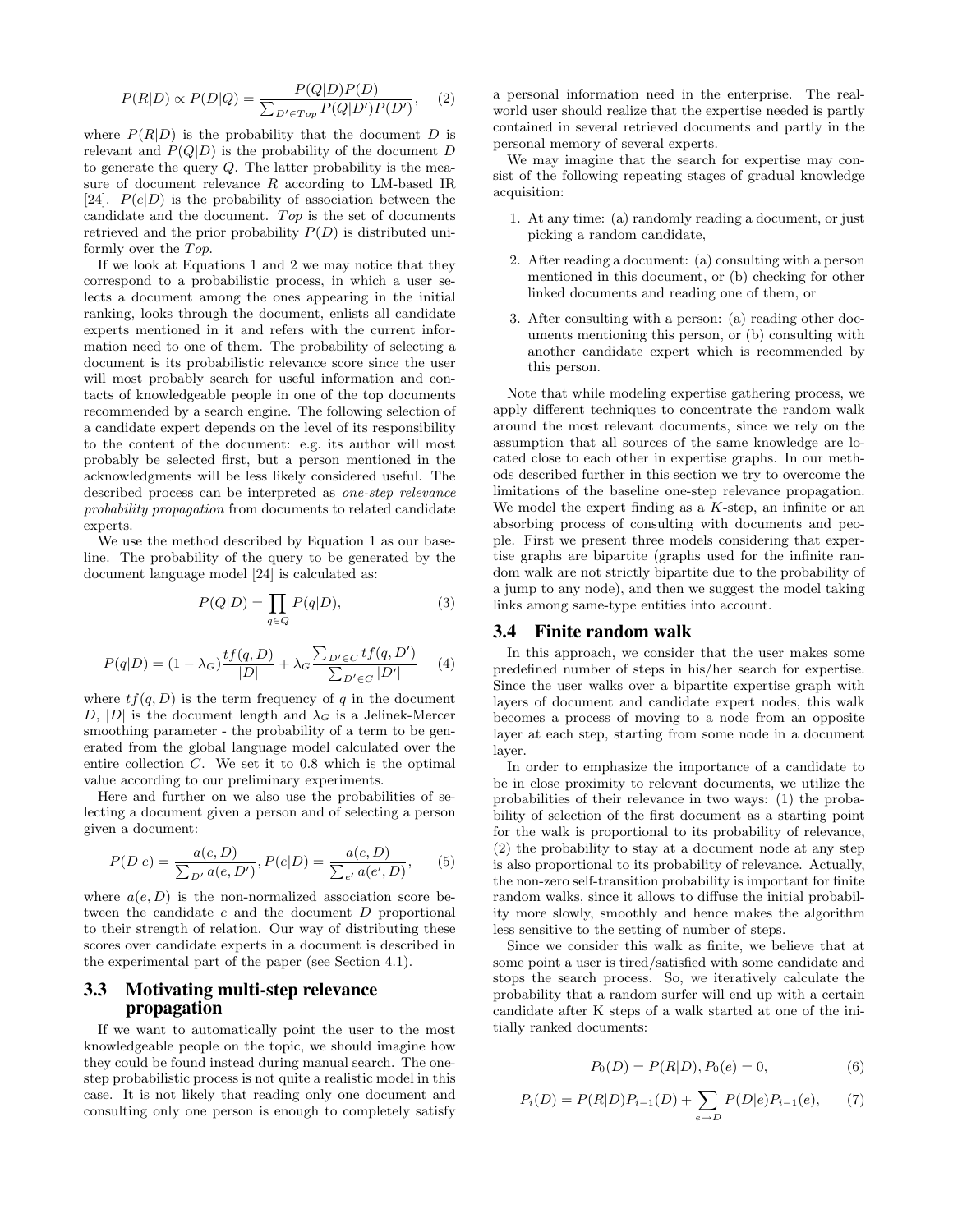$$
P_i(e) = \sum_{D \to e} (1 - P(R|D)) P(e|D) P_{i-1}(D) \tag{8}
$$

The probabilities  $P(e|D)$ ,  $P(D|e)$  and  $P(R|D)$  used in above equations are defined in Equations 2 and 5. Finally, we consider that  $P(Expert|e) \propto P_K(e)$ .

It is also possible to estimate the candidate's expertise using several finite walks of different lengths at once. For instance, it can be calculated as a weighted sum of probabilities  $P_1(e) \dots P_K(e)$ . We could also smooth the current node probabilities with probabilities to appear in the same nodes in the past and future. However, all such approaches would significantly increase the size of our parameter set due to introduction of weight coefficients. So, despite that our method can be easily utilized in this way, we experiment only with its unsmoothed case.

### 3.5 Infinite random walk

In our second approach, we assume that the walk in search for expertise is a non-stop process. We may imagine that the user visits document and candidate nodes over and over again making a countless number of steps. By analyzing the statistics of this discrete Markov process we may conclude that persons visited more often during this infinite walk were more beneficial for the user. However, its stationary distribution does not depend on the initial probability distribution over states. In order to retain the importance for a candidate to stay in proximity to relevant documents and also to assure the existence of a stationary distribution, we introduce jump transitions to the nodes of a graph.

At first, we introduce the possibility to return regularly to the document nodes from any node of the expertise graph and to start the walk through mutual documents-candidates links again. We consider that the probability of jumping to the specific document  $P_J(D)$  equals its probability to be relevant to the query. This assumption makes candidate experts which are situated closer to relevant documents visited more often in total during consecutive walk steps.

We also add a probability to jump to candidates  $P_J(e)$ . We consider that the more often the candidate appears in top documents, the more likely that it is known to the user sooner or later and hence can be selected for a random jump. So, we make it equal to the probability to find the candidate in a randomly selected document from the retrieved top. However, it can have other origins and may be proportional to the candidate's popularity/authority in the whole organization or inversely proportional to his/her occupancy level.

The following equations are used for iterations until convergence:

$$
P_i(D) = \lambda P_J(D) + (1 - \lambda) \sum_{e \to D} P(D|e) P_{i-1}(e), \quad (9)
$$

$$
P_i(e) = \lambda P_J(e) + (1 - \lambda) \sum_{D \to e} P(e|D) P_{i-1}(D)
$$
 (10)

$$
P_J(D) = P(R|D), P_J(e) = \frac{cf(e, Top)}{|Top|},
$$
 (11)

where  $\lambda$  is the probability that at any step the user decides to make a jump and not to follow outgoing links anymore,  $cf(e, Top)$  is the number of top documents where the candidate e appears,  $|Top|$  is the size of a result set. The described Markov process is aperiodic and irreducible (due to introduced jump probabilities), and hence has a stationary distribution. Consequently, we consider that  $P(Expert|e)$  is proportional to the stationary probability  $P_{\infty}(e)$ . Although our method is computationally intensive, it converges very fast (after 200-300 iterations) for typical expertise graphs containing at most 2000 nodes according to our experiments.

#### 3.6 Absorbing random walk

In our next approach we represent the search for an expert as an absorbing random walk in a document-candidate graph [45]. We calculate the probability of finding a candidate if consider that this candidate is the required expert. The candidate node which we want to evaluate is only self-transient, since we assume it to be the final destination of the walk. This means that in contrast to the one-step approach, we calculate the probability of finding a certain candidate expert by making any sufficient number of steps in the graph. Formally speaking, we remove all outgoing edges from the measured candidate, add the self-transition edge to it and use the following equations iteratively:

$$
P_0(D) = P(R|D), P_0(e) = 0,
$$
\n(12)

$$
P_i(D) = \sum_{e \to D} P(D|e) P_{i-1}(e), \tag{13}
$$

$$
P_i(e) = \sum_{D \to e} P(e|D)P_{i-1}(D) + P_{i-1}(e)P^{self}(e|e) \tag{14}
$$

Finally, we consider that  $P(Expert|e)$  is proportional to the probability  $P_{\infty}(e)$ . It should be mentioned that in strongly connected graphs with an absorbing node the probability of absorption in the infinity is effectively close to 1. However, the graphs we deal with are nearly uncoupled and, de facto, the probability of absorption for a certain node depends only on the connectivity of the region it belongs to and on the total probability of relevance of closely connected document nodes.

Making the full run of iterations for each candidate is unnecessary. If we rewrite the above equations in a matrix form, we get  $\mathbf{p} = \mathbf{p}_0 \mathbf{A}^i$ , where  $\mathbf{p}_0$  is a vector of starting probabilities, the matrix  $A$  consists of one-step transition probabilities and  $A^i$  contains probabilities of transitioning from one node to another in  $i$  steps. In our calculations we use matrix B containing probabilities of transitioning from each node to another in the minimum number of steps. We get this matrix by filling it with those elements from  $A^i$ , which become non-zero after some next iteration. When no new element in  $A^i$  becomes non-zero after some iteration, the filling of B is finished. The vector of probabilities p used for candidate ranking is calculated as  $\mathbf{p} = \mathbf{p}_0 \mathbf{B}$ .

The absorbing random walk based method has several theoretical advantages over the previously presented methods. First, it can be regarded as a generalization of the baseline method described by Equation 1, considering that we regard  $P(e|D)$  as the probability to transfer from the document D to the candidate e not in one step, but in the minimum sufficient number of steps. Second, it does not need a training phase since it is parameter-free.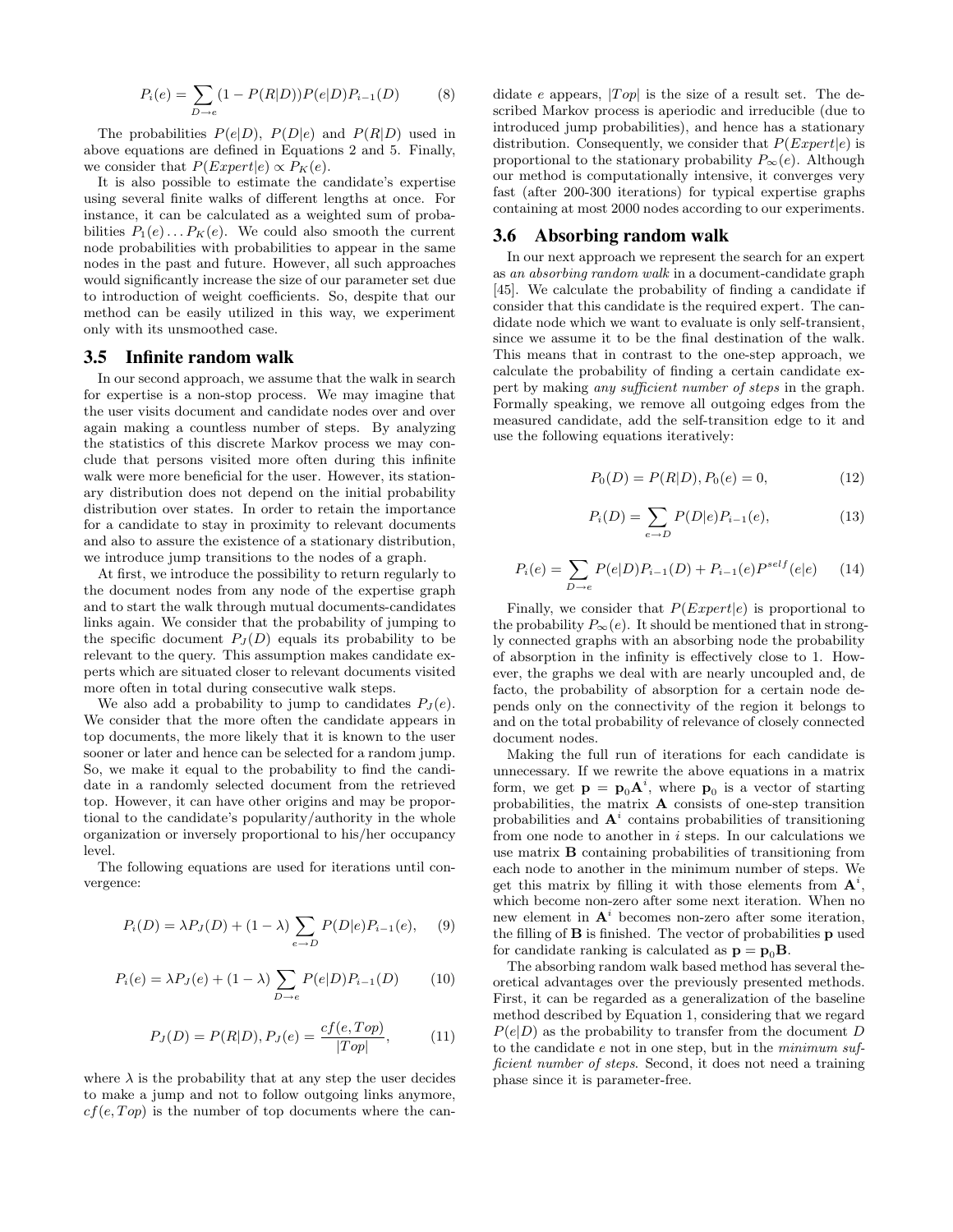# 3.7 Using organizational and document links

Usually, for graph-based algorithms, the introduction of new information into the analysis often comes to discovering new links among analyzed entities. The scenario of searching for expertise in the enterprise may include not only moving from relevant documents to the candidate experts found in them and vice versa, but also along document-document and candidate-candidate connections. We may find it natural that a user goes over the ranked documents by following hyperlinks. The discovery of new experts may be possible not through documents only, but also with the help of candidate experts the user is in contact with already. For example, they can send the user to their colleagues in the same department who expectedly possess similar expertise. This "escalation phase" of expertise seeking, when people end up with experts not initially recommended by a system, but related to those, even crossing organizational boundaries, is common in enterprises according to recent user studies [3].

We experimented with adding these new transitions to our expertise graph and using them for the Infinite Random Walk method. The iterations specified in Equations 9 and 10 are updated in the following way:

$$
P_i(D) = \lambda P_J(D) + (1 - \lambda)((1 - \mu_D) \sum_{e \to D} P(D|e)P_{i-1}(e) +
$$
  
+
$$
\mu_D \sum_{e \to D} P(D|D')P_{i-1}(D')).
$$
 (15)

$$
+\mu_D \sum_{D' \to D} P(D|D')P_{i-1}(D')), \tag{15}
$$
  

$$
\lambda P_I(e) + (1 - \lambda)((1 - \mu_e) \sum_{i} P(e|D)P_{i-1}(D)) +
$$

$$
P_i(e) = \lambda P_J(e) + (1 - \lambda)((1 - \mu_e) \sum_{D \to e} P(e|D)P_{i-1}(D) + \mu_e \sum_{e' \to e} P(e|e')P_{i-1}(e')), \tag{16}
$$

where  $\mu_D$  is the probability of following document-document connections,  $\mu_e$  is the probability of following candidatecandidate connections. The new transition probabilities are calculated as:

$$
P(D|D') = 1/N_{D'}, P(e|e') = 1/N_{e'},
$$
 (17)

where  $N_{D'}$  is the number of outgoing document links from the document  $D'$  and  $N_{e'}$  is the number of outgoing candidate links from the candidate  $e'$ . It is, of course, reasonable to differentiate the strength of relation and directions of influence among co-workers or even include entire organizational hierarchy into the graphical model, but we do not have this information in our data sets.

# 4. EXPERIMENTS

#### 4.1 Experimental setup

We conduct our experiments with two data sets provided by the TREC community. Although both testbeds allow to realistically simulate classic expert finding scenarios, they have some clear distinctions.

W3C data, TREC 2005, 2006. This collection represents the internal documentation of the World Wide Web Consortium (W3C) and was crawled from the public W3C (\*.w3.org) sites in June 2004. The data consists of several sub-collections: web pages, source code, mailing lists etc. In our experiments we use the largest (1.85 GB, 198 000 documents), the most clean and structured part of the corpus, containing email discussions within the W3C. This part is rather homogeneous in format (each document is an email of average length 450 words) and hence its features would not significantly vary over different enterprises. It also allows the accurate detection of candidate experts in documents just using their unique email addresses. The W3C data is supplemented with the list of 1092 candidate experts represented by their full names and email addresses. We experiment with 49 queries and respective relevance (expertise) judgments used for TREC evaluations in 2006, which are more reliable comparing to the queries used for the pilot TREC evaluations in 2005, when candidate experts were not judged manually.

CSIRO data, TREC 2007. The data used in TREC 2007 is a crawl from publicly available pages of another organization - Australia's national science agency CSIRO. It includes about 370 000 web documents (4 GB) of various types: personal home pages, announcements of books and presentations, press releases, publications. Instead of a list of candidate experts, only the structure of candidates' email addresses was provided: firstname.lastname@csiro.au. Using this as a pattern we built our own candidates list by finding about 3500 candidates in the collection. 50 queries with judgments made by retired CSIRO employees were used for the evaluation.

At the collection preparation stage, we extract associations between candidate experts and documents. For both data sets we use simple recognition by searching for candidates email addresses and full names in the text of documents. For the CSIRO documents the association scores  $a(e, D)$  between documents and found candidates are set uniformly to 1.0. In the case of W3C data, we may differentiate the type of a candidate-document relation, by looking at the email field where the candidate was detected: from, to, cc or body. We use the following association scores:  $a(e, D^{from}) = 1.5, a(e, D^{to}) = 1.0, a(e, D^{cc}) = 2.5$  and  $a(e, D^{body}) = 1.0$  respectively, which is the most realistic combination according to recent studies of W3C 'lists' subcollection [7]. For the initial documents ranking as well as for the graph generation the open-source PF/Tijah retrieval system [25] was employed.

The results analysis is based on calculating popular IR performance measures also used in official TREC evaluations: Mean Average Precision (MAP), precision at top 5 ranked candidate experts (P@5) and Mean Reciprocal Rank (MRR). MAP shows the overall ability of a system to distinguish between experts and non-experts. P@5 is considered more significant than precisions at lower ranks since the cost of an incorrect expert detection is very high in an enterprise: the contact with a wrong person may require a mass of time. If we consider that the user can be satisfied with only one expert on the topic (considering that all experts are always available for requests), then the performance of MRR measure becomes crucial.

In our experiments discussed below we compare our methods with a baseline to study the effectiveness of the multistep relevance propagation approach. However, for the sake of a fair comparison, we also show the performance of the simplest of known methods, called Votes in [35], which ranks candidates just by the number of top documents where they appear.

The evaluation of the following methods is discussed further:

• Votes: the method, ranking candidates by the number of top documents where they appear [35],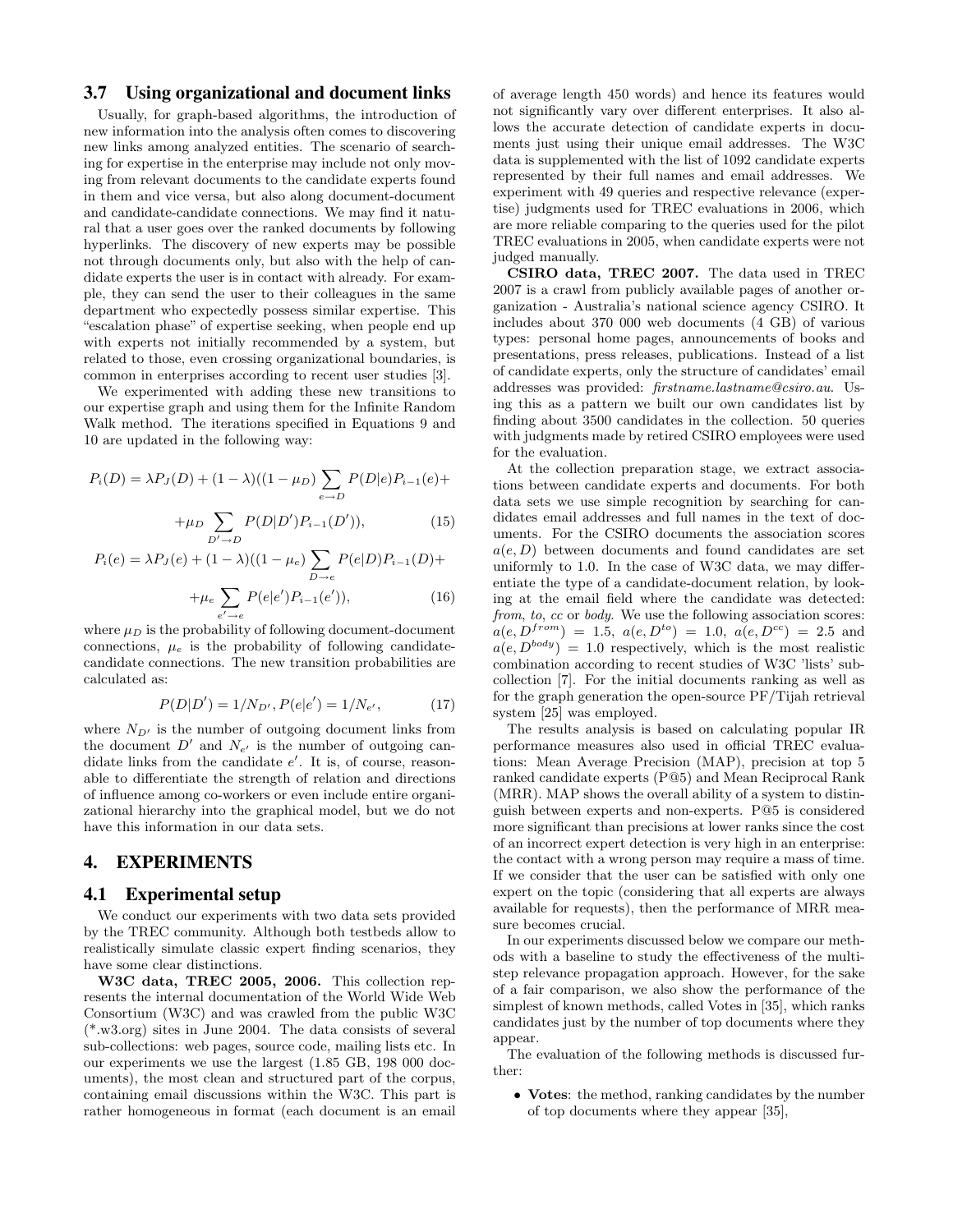- Baseline: the baseline one-step relevance propagation method [6] (see Section 3.2),
- FRW: the multi-step relevance propagation with the Finite Random Walk method (see Section 3.4),
- IRW: the multi-step relevance propagation with the Infinite Random Walk method (see Section 3.5).
- ARW: the multi-step relevance propagation with the Absorbing Random Walk method (see Section 3.6).

The first step in any document-based expert finding algorithm is a document retrieval run extracting relevant documents for analysis. Both datasets where indexed with the use of Snowball stemmer and standard English stopwords were removed. In our experiments we use the language model based approach to IR for scoring documents (see Equations 3, 4) and retrieve a predefined number of top ranked documents, which we consider sufficient to cover the topic of a query. We retrieved only documents with at least one mention of a candidate. The optimal number of retrieved documents varied considerably over the data sets. In our preliminary experiments we had to retrieve 1500 documents from the W3C collection and just 50 documents from the CSIRO collection for the maximum performance of the Baseline method. We believe that this difference is caused by two reasons. The average number of experts per query is very small for the CSIRO collection - 3, whereas it is 60 for the W3C collection. Since only very authoritative persons were considered experts in the CSIRO, they mostly appear in the top relevant documents on a topic. Moreover, the number of candidate experts is three times higher for the CSIRO data. This means that the number of persons competing with each other increases with each next retrieved document faster, what makes the task of finding experts among them harder.

In order to achieve a denser document-candidate graph we experimented not only with persons from the candidates list, but also with other persons found in the collection considering each found email address as an identifier of an individual. The additional person entities increased the graphsizes by far, since also documents containing a person but no candidate experts were included into the graph network as well. This graph expansion allowed us to use the noncandidate persons that are not selected for the final ranking as mediators for the relevance transmission from candidate to candidate.

# 4.2 Experiments with multi-step relevance propagation

Both the FRW and the IRW methods depend on one parameter. In case of the FRW method this is the number of relevance propagation steps  $K$  to be done. Figures 3 and 4 compare the MAP performance of the Baseline method with the performance of the FRW method after from 1 to 43 propagation steps for both data sets.

We see that the maximum MAP is reached after making in average 13 steps for the W3C data and 33 steps for the CSIRO data. This is not very long walk in our graph, so the relevance will not be propagated too far. This is partly true because we have a probability to stay at document nodes, but also because a typical expertise graph (see Figure 2) is nearly uncoupled and the limited scope of its (almost) disjoint subsets makes a surfer to do a lot of steps to go out

of the bounds of a subset. However, the most important observation is that for both collections the increasing of the number of propagation steps from one to more also leads to MAP increase for both datasets, making this noticeable already after a few steps. .<br>. *. .* . 0.375



I gare 3. Hirth for the 1 lines radiation. While included (FRW) with different numbers of propagations steps Figure 3: MAP for the Finite Random Walk method taken, W3C (2006) data .<br>ا  $\mathbf{I}$ 



(FRW) with different numbers of propagations steps Figure 4: MAP for the Finite Random Walk method taken, CSIRO (2007) data

we restart our immute random waik in average mean that we restart our infinite random walk in average  $\text{collection}, 0.1$  value gives the best result and  $0.05$  is the optiwe see that any value starting from 0.03 and higher improves The only parameter to take for the HeW method is  $\lambda$  -<br>the probability of a walk restart. Empirically, in Figure 5 after  $10$  and  $25$  steps taken, what appears to be very close random walks in web retrieval [37]. the value between 0 and 0.15 is also typical for the use of The only parameter to tune for the IRW method is  $\lambda$ . over the baseline for both datasets. However, for the W3C mal setting for the CSIRO collection. These values actually to the optimal numbers of steps for the finite random walk for the respective collections. Moreover, this setup of  $\lambda$  to

the structure, the size and the topical diversity of expertise ws us to conduct representative experiment actually allows us to conduct representative experiments), TREC collection and testing on another. However, since the collections in 5 parts and for each part trained our methods cross-validation technique. We divided test queries for both<br>collections in 5 parts and for each part trained our methods To avoid the effects of over-training for the IRW and the FRW methods in our final evaluation, we applied 5-fold on the other 4 parts. We could also consider training on one TREC data used in 2006 and 2007 is quite different (what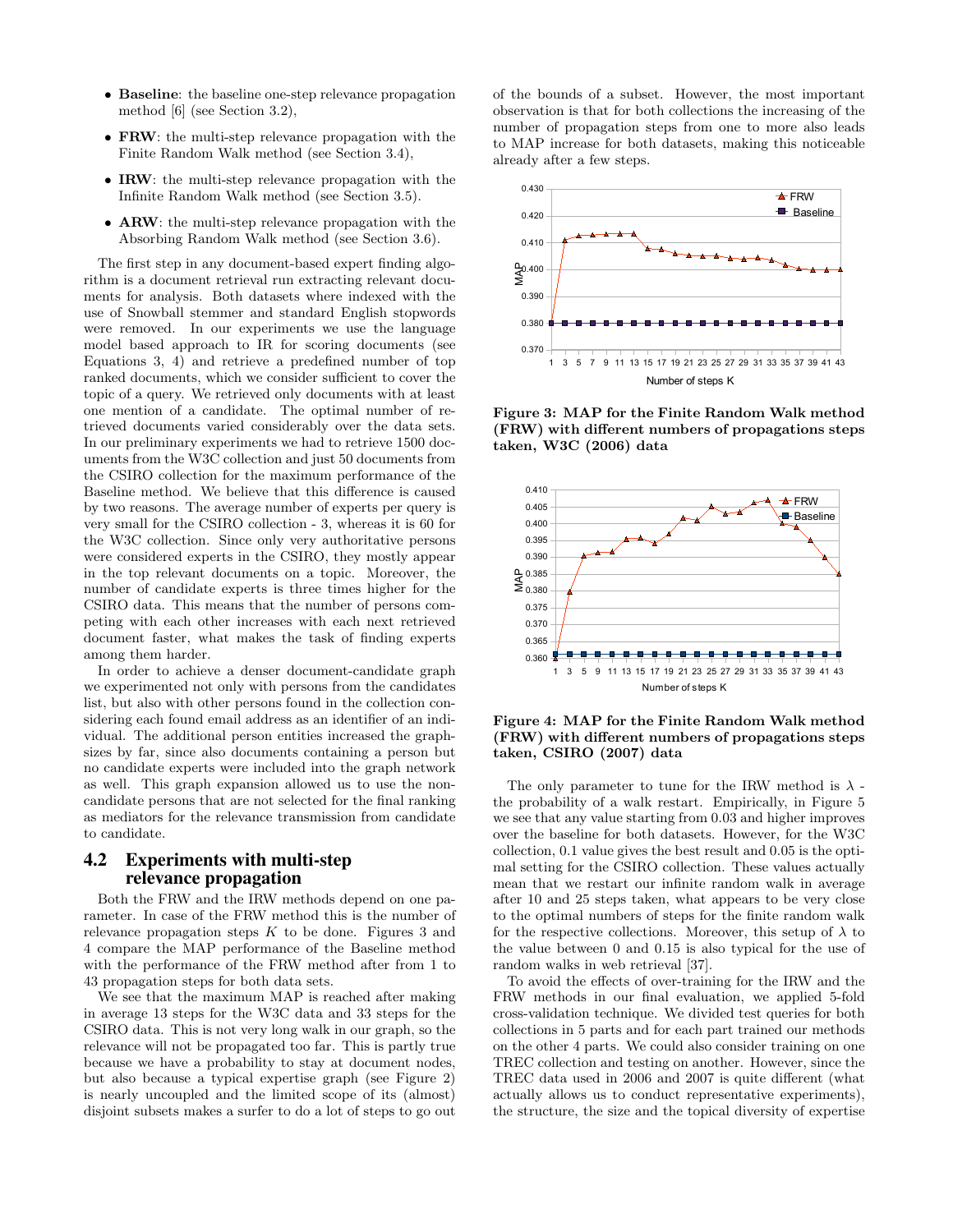graphs also differs considerably, so that they can not be used to tune parameters for each other. Since the ARW method is parameter-free, it could be directly applied to the entire is parameter-free, it could be departured.<br> **1.395** query set without any training.

The performance of all methods for all measures is presented in Table 1. As hoped, we see that actually both  $\overline{\text{Infi}}$ nite and Finite Random Walk methods are equally effective and outperform the baseline method for all measures. The ARW method also shows the improvement over the baseline for all measures, but still seems inferior to the IRW and the FRW methods. To test the statistical significance of the obtained improvement with respect to the baseline, we calculated a paired t-test over both query sets for each method and each measure. Results indicated that the improvement for the MAP measure is significant for all three methods at the  $p < 0.001$  level. For the MRR measure it is significant at the  $p < 0.001$  level for the IRW method and at the  $p <$  $0.05$  level for the FRW method. For the P@5 measure it is significant at the  $p < 0.01$  level for the IRW and the ARW methods, and at the  $p < 0.05$  level for the FRW method. The improvement we got is also comparable with the advantage of the baseline over the simplest Votes method. Having in mind that our baseline is the one of the most effective methods known, we may conclude that the improvements of our methods are significant in the area.  $\overline{\phantom{a}}$ 

It is also important to mention that both methods that needed training phase showed the improvement over almost all regions of their parameter space (see Figures 3, 4 and 5) and our parameter-free method also showed the comparable improvement. Each full expert finding run for each method (including document retrieval and relevance propagation stages) can be performed in about 1 second on a desktop computer. This result suggests that the multi-step relevance propagation for expert finding is not only advantageous, but also practicable technique, which is easy to tune,  $r_{\text{resource-light}}$  and stable in performance.  $_{\rm{muons}}$ Number of steps K



Figure 5: MAP for Infinite Random Walk method (IRW) over different values for jumping probability

# 4.3 Experiments with additional links

So far we considered only bipartite document-candidate graphs without links between nodes of the same type. However, the CSIRO collection allows to also include the additional information about relations among documents and candidate experts. Documents from \*.csiro.au are highly hyperlinked. Candidate experts are professionally interrelated, if they are employed in the same CSIRO department.

|            | W3C, 2006 |       |       | CSIRO, 2007 |       |       |
|------------|-----------|-------|-------|-------------|-------|-------|
|            | MAP       | MRR.  | P@5   | MAP         | MRR.  | P@5   |
| Baseline   | 0.379     | 0.787 | 0.624 | 0.361       | 0.508 | 0.220 |
| Votes      | 0.336     | 0.700 | 0.571 | 0.321       | 0.449 | 0.212 |
| FRW        | 0.413     | 0.807 | 0.660 | 0.407       | 0.566 | 0.236 |
| <b>IRW</b> | 0.405     | 0.810 | 0.653 | 0.400       | 0.582 | 0.232 |
| ARW        | 0.398     | 0.804 | 0.641 | 0.376       | 0.518 | 0.232 |

Table 1: Performance for all measures, both data sets and all tested methods

While inter-document links are easily extracted from documents since they are HTML tagged, a candidate's working department can be inferred only from the candidate's email address: the third level domain name is usually an abbreviation of a department's name. As an illustrative example, the candidate's email address David.Dall@ento.csiro.au shows that David Dall works at the CSIRO Entomology research department. We inter-link all candidates experts in the same department and also take into account the hyperlinks between documents. The experimental results shown in Figure 6 demonstrate only the benefit from adding organizational links. When we set the probability of relevance propagation between related candidate experts  $\mu_e$  to 0.25, we get noticeable improvement (significant at the  $p < 0.05$ ) level). Adding links between documents degrades the performance for almost all values of the inter-document propagation probability  $\mu_D$ .



 $data$ method (IRW) with additional links, CSIRO (2007) IRW, mue=0 Figure 6: MAP for the Infinite Random Walk

Intuitively, the inter-department links between candidate<br>experts can help only within "functional" organizations<sup>1</sup>, whose employees are highly specialized and separate units person is knowledgeable cannot be propagated to his/her on similar topics - otherwise, the evidence that the specific that people working in the same department are all experts are divided by knowledge areas. In this case we may assume Intuitively, the inter-department links between candidate co-workers. Unfortunately, the W3C data set contains neidescribed above. Using provided expertise judgments we intheir use did not cause any change in performance. In ordocuments. There are few links due to "reply-to" relations experts across organizational units nor any links between ther any information about the distribution of candidate between some emails, but in our preliminary experiments der to prove our intuition, we make a simulation of the case

 $^{\rm 1}$ wikipedia.org/wiki/Organizational\_structure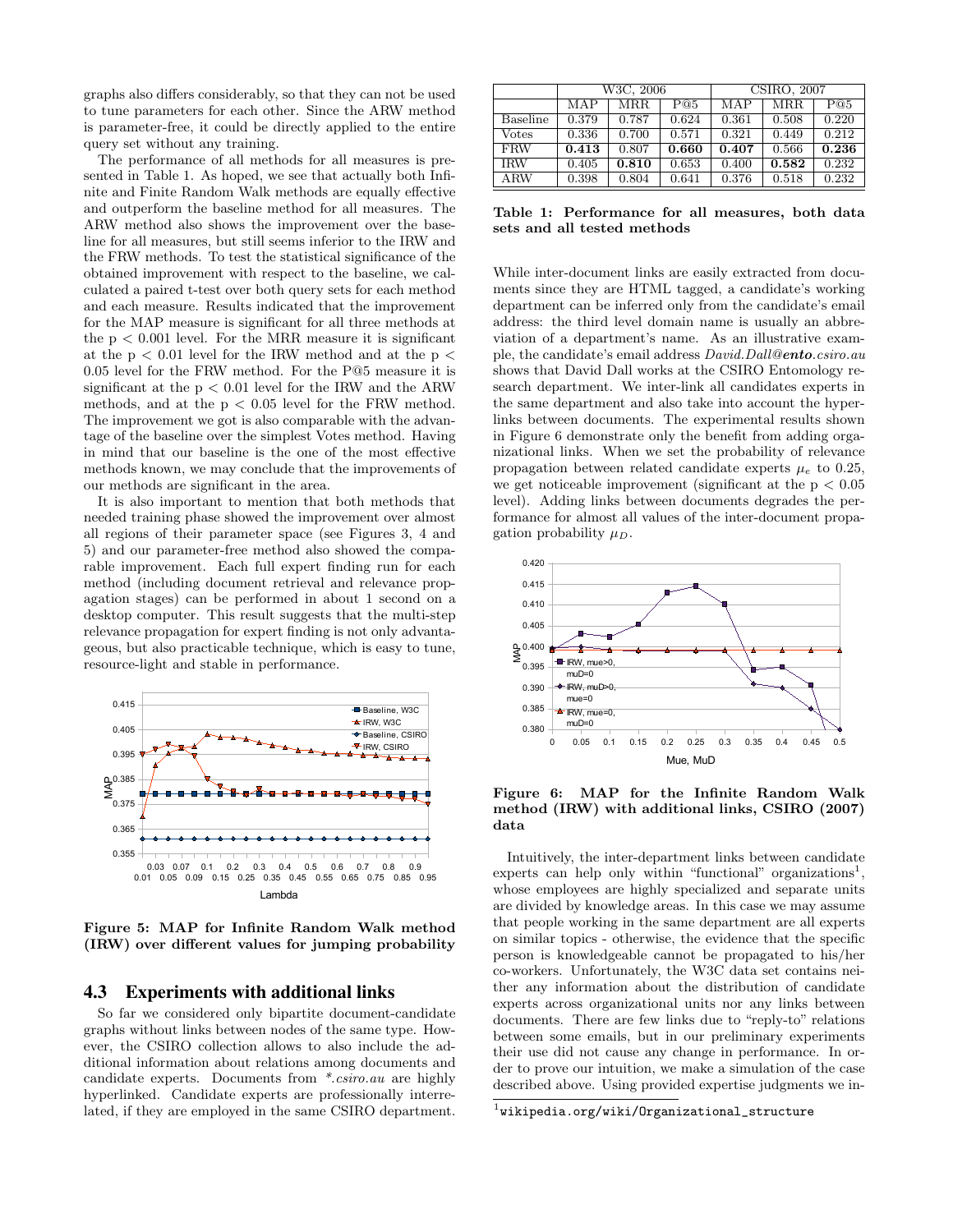terconnect all persons who are experts on the same topic, in order to see whether it helps to rank them higher. In other words, we test the situation when all experts on a specific topic work in the same department in the W3C. We see in Figure 7 that using simulated organizational links increases the performance of the Infinite Random Walk method for all values of  $\mu_e$  with the maximum at 0.6 value (this result is significant at the  $p < 0.01$  level). This experiment shows the potential advantage of modeling professional connections among employees in the enterprises with the structure similar to the simulated.



Figure 7: MAP for the Infinite Random Walk method (IRW) with simulated organizational links, W3C (2006) data

# 5. CONCLUSIONS AND FUTURE WORK

We have introduced a novel class of expert finding methods founded on the following twofold principle. First, it states that expert finding is a process of walking (consulting) in an expertise graph of candidate experts and topical documents. Second, it advocates that the relevance appearing from the documents should be propagated not once, but multiple times, further through various connections in such a graph. We showed that one of the most effective among existing methods is a special case of our approach: one-step relevance propagation on our expertise graph. Notably, experiments conducted on the data crawled from web-sites of two large organizations validated the effectiveness of our methods. We empirically demonstrated that the use of multi-step relevance propagation by different probabilistic random walk based methods sharing the same above-mentioned principle leads to significant improvements over the baseline one-step propagation. We also found the benefit of utilizing direct organizational links among candidate experts.

There are several promising directions to extend the presented research. First, it is reasonable to continue with making the random walk more relevance-directed. For example, a surfer could move from persons to documents with a probability proportional not only to their association degree, but also to their relevance. Second, new entities (e.g. dates of mailing lists) can be introduced into expertise graphs to better model the relevance flow. Furthermore, not only documents, but paragraphs or sentences may serve as sources of flowing out relevance.

Future work in this area should also include a wider use of professional connections between employees or any other knowledge about information flows in the organization. In cases when an appropriate organizational structure is not available, one can try to infer it through hierarchical clustering of persons using their pre-computed static profiles or links inferred from their e-mail communications. It is also interesting to study how the propagation of document relevance through persons to other documents may affect the performance of the initial document retrieval run.

# 6. ACKNOWLEDGMENTS

We want to sincerely thank Hugo Zaragoza from Yahoo! Research, Barcelona for useful discussions and extensive comments on the first versions of this paper.

- $\begin{array}{l} \mbox{REFERENCES}\\ \mbox{III IBM Professional Marketplace matches consultants with} \end{array}$ clients. White paper. November 2006.
- [2] Enterprise search from Microsoft: Empower people to find information and expertise. White paper. Microsoft, January 2007.
- [3] M. S. Ackerman, V. Wulf, and V. Pipek. Sharing Expertise: Beyond Knowledge Management. MIT Press, Cambridge, MA, USA, 2002.
- [4] E. Agichtein, C. Castillo, D. Donato, A. Gionis, and G. Mishne. Finding high-quality content in social media. In WSDM '08: Proceedings of the international conference on Web search and web data mining, pages 183–194, 2008.
- [5] K. Balog, L. Azzopardi, and M. de Rijke. Formal models for expert finding in enterprise corpora. In SIGIR '06: Proceedings of the 29th annual international ACM SIGIR conference on Research and development in information retrieval, pages 43–50, 2006.
- [6] K. Balog, T. Bogers, L. Azzopardi, M. de Rijke, and A. van den Bosch. Broad expertise retrieval in sparse data environments. In SIGIR '07: Proceedings of the 30th annual international ACM SIGIR conference on Research and development in information retrieval, pages 551–558, 2007.
- [7] K. Balog and M. de Rijke. Finding experts and their eetails in e-mail corpora. In  $\dot{W}WW'$  '06: Proceedings of the 15th international conference on World Wide Web, pages 1035–1036, 2006.
- [8] I. Becerra-Fernandez. Facilitating the online search of experts at NASA using expert seeker people-finder. In PAKM'00, Third International Conference on Practical Aspects of Knowledge Management, 2000.
- [9] M. Bilenko and R. W. White. Mining the search trails of surfing crowds: identifying relevant websites from user activity. In WWW '08: Proceeding of the 17th international conference on World Wide Web, pages 51–60, 2008.
- [10] C. S. Campbell, P. P. Maglio, A. Cozzi, and B. Dom. Expertise identification using email communications. In CIKM '03: Proceedings of the twelfth international conference on Information and knowledge management, pages 528–531, 2003.
- [11] Y. Cao, J. Liu, S. Bao, and H. Li. Research on expert search at enterprise track of trec 2005. In Proceedings of 14th Text Retrieval Conference (TREC 2005), 2005.
- [12] H. Chen, H. Shen, J. Xiong, S. Tan, and X. Cheng. Social Network Structure behind the Mailing Lists: ICT-IIIS at TREC 2006 Expert Finding Track. In Proceeddings of the 15th Text REtrieval Conference (TREC 2006), 2006.
- [13] K. Collins-Thompson and J. Callan. Query expansion using random walk models. In CIKM '05: Proceedings of the 14th ACM international conference on Information and knowledge management, pages 704–711, 2005.
- [14] N. Craswell, A. de Vries, and I. Soboroff. Overview of the trec-2005 enterprise track. In Proceedings of TREC-2005, Gaithersburg, USA, 2005.
- [15] N. Craswell, D. Hawking, A.-M. Vercoustre, and P. Wilkins. Panoptic expert: Searching for experts not just